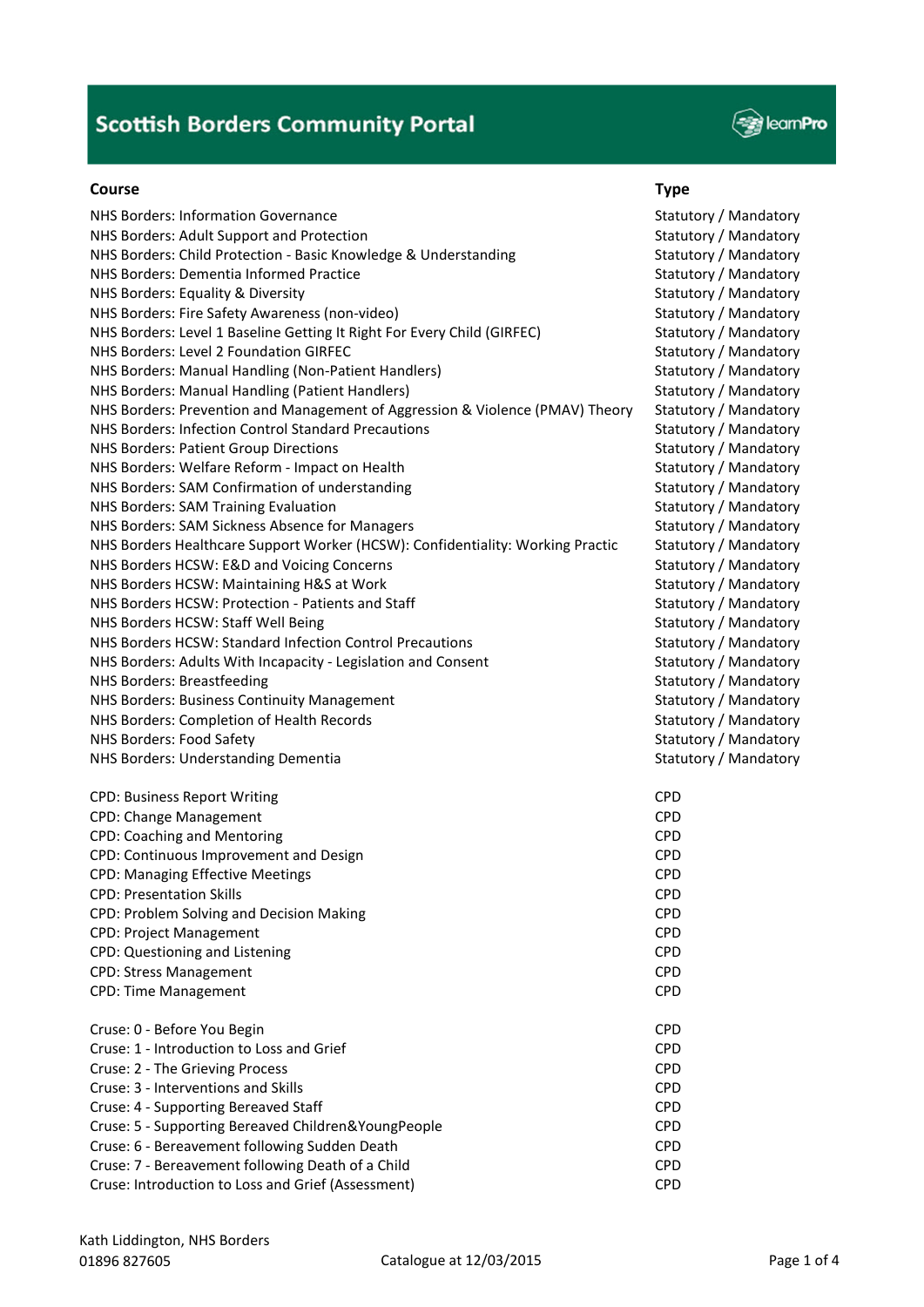

| Course                                             | <b>Type</b> |
|----------------------------------------------------|-------------|
| NES Psych: Co-occurring Substance & Mental Health  | <b>CPD</b>  |
| <b>NES Psych: Emotion Matters</b>                  | <b>CPD</b>  |
| NES Psych: Introduction to CBT for Anxiety         | <b>CPD</b>  |
| NES Psych: Introduction to Trauma                  | <b>CPD</b>  |
| NES Psych: See Think Act - Module Assessment       | <b>CPD</b>  |
| NES Psych: See Think Act - Relational Security     | <b>CPD</b>  |
|                                                    |             |
| NES: 1 - Principles of Aseptic Technique           | <b>CPD</b>  |
| NES: 2 - Insertion of Peripheral Vascular Catheter | <b>CPD</b>  |
| NES: 3 - Taking a Blood Culture Sample             | <b>CPD</b>  |
| NES: 4 - Inserting an Indwelling Urethral Catheter | <b>CPD</b>  |
| NES: 5 - Wound Dressing                            | <b>CPD</b>  |
| NES: 6 - Specimen Taking                           | <b>CPD</b>  |
| NES: 7 - Long Term Central Vascular Access Devices | <b>CPD</b>  |
| NES: 8 - Management of Arteriovenous fistula (AVF) | <b>CPD</b>  |
| NES: Antibiotic Prescribing Summary                | <b>CPD</b>  |
| NES: Antibiotic Prescribing Vignette 1             | <b>CPD</b>  |
| NES: Antibiotic Prescribing Vignette 2             | <b>CPD</b>  |
| NES: Antibiotic Prescribing Vignette 3             | <b>CPD</b>  |
| NES: Antibiotic Prescribing Vignette 4             | <b>CPD</b>  |
| NES: Antibiotic Prescribing Vignette 5             | <b>CPD</b>  |
| NES: Antibiotic Prescribing Vignette 6             | <b>CPD</b>  |
| NES: Antibiotic Prescribing Vignette 7             | <b>CPD</b>  |
|                                                    |             |
| <b>NES: Bacterial Resistance</b>                   | <b>CPD</b>  |
| NES: Clostridium Difficile Clinical Scenario       | <b>CPD</b>  |
| NES: Clostridium Difficile Online Tutorial         | <b>CPD</b>  |
| <b>NES: HAI Clinical Induction</b>                 | <b>CPD</b>  |
| NES: HAI Non-Clinical Induction                    | <b>CPD</b>  |
| NES: Helping Patients Cope with Isolation in Hosp. | <b>CPD</b>  |
| NES: Hospital Outbreak Management                  | <b>CPD</b>  |
| NES: Infections in the Older Person                | <b>CPD</b>  |
| NES: Introduction to Antibiotic Prescribing        | <b>CPD</b>  |
| NES/HPS: MRSA                                      | <b>CPD</b>  |
| <b>NES: Microbiology</b>                           | <b>CPD</b>  |
| <b>NES: MRSA Clinical Scenario</b>                 | <b>CPD</b>  |
| <b>NES: MRSA Online Tutorial</b>                   | <b>CPD</b>  |
| NES: Multi-resistant Gram-Negative Bacilli (MRGNB) | <b>CPD</b>  |
| NES: Preventing Catheter-related Bloodstream Inf.s | <b>CPD</b>  |
| NES: Promoting Hand Hygiene in Healthcare          | <b>CPD</b>  |
| NES: Quality Improvement in HAI                    | <b>CPD</b>  |
| Diabetes: CPR for Diabetic Feet                    | <b>CPD</b>  |
| <b>NES: CSMEN Suturing Skills</b>                  | <b>CPD</b>  |
| NES: Intravenous Medicines Administration          | <b>CPD</b>  |
| <b>NES: Medicines Reconciliation</b>               | <b>CPD</b>  |
| NES: Prevention and Management of Pressure Ulcers  | <b>CPD</b>  |
| NES: Urinary Catheterisation                       | <b>CPD</b>  |
| Delirium Pre Assessment                            | <b>CPD</b>  |
| NES: Delirium                                      | <b>CPD</b>  |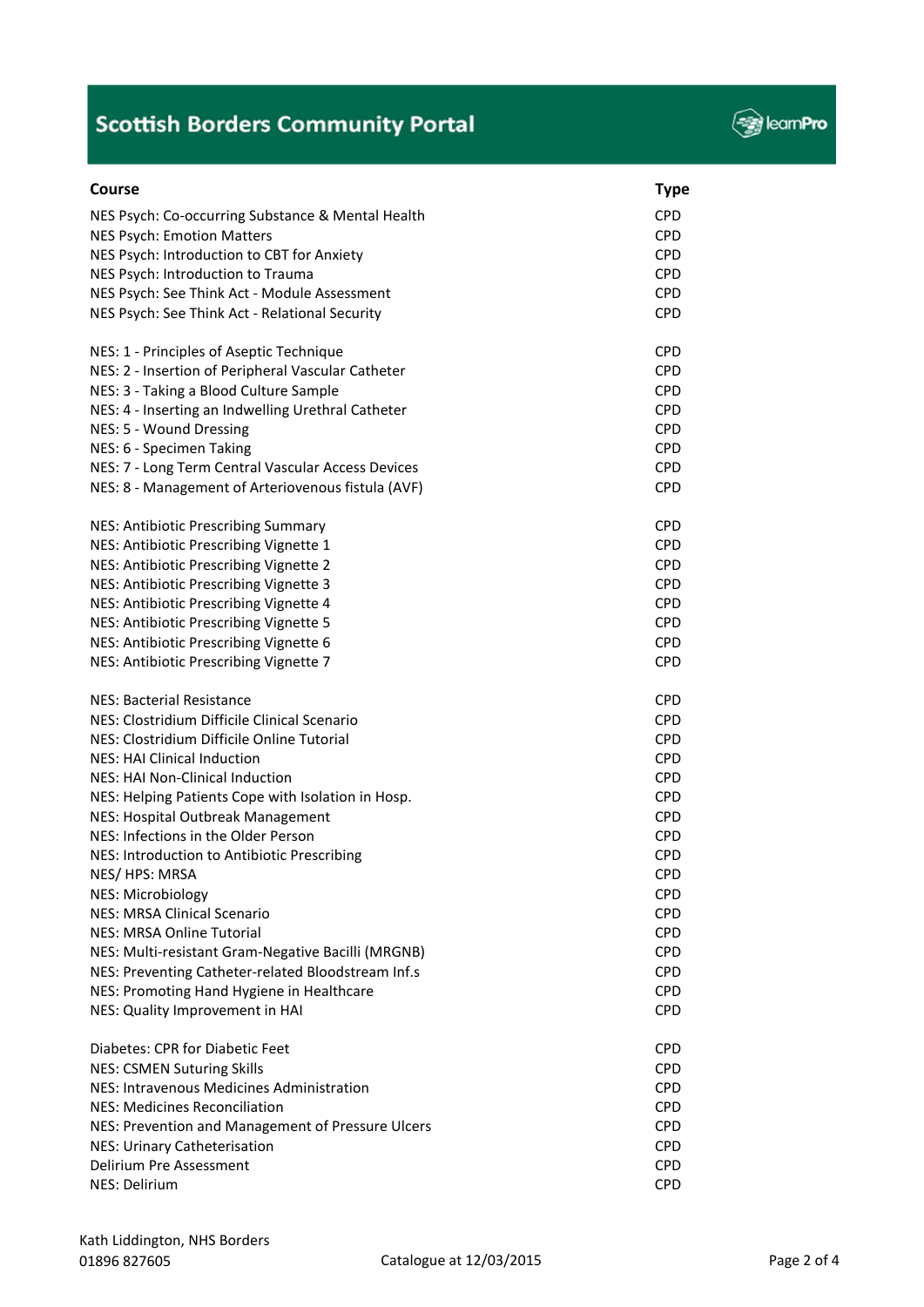

| <b>Course</b>                                             | <b>Type</b>               |
|-----------------------------------------------------------|---------------------------|
| NES: Info Handling in Practice - Intermediate             | <b>CPD</b>                |
| NES: Introduction to Measurement for Improvement          | <b>CPD</b>                |
| NES: Introduction to Patient Safety                       | <b>CPD</b>                |
| NES: Introduction to Patient Safety: Glossary             | <b>CPD</b>                |
| NES: Intro to Patient Safety: Pre Assessment              | <b>CPD</b>                |
| 1) Patient Safety Fundamentals Pre-Assessment             | <b>CPD</b>                |
| 2) Managing Human Error Pre-Assessment                    | <b>CPD</b>                |
| 3) Improving Patient Safety Pre-Assessment                | <b>CPD</b>                |
| NES: Intro to Patient Safety: Final Assessment            | <b>CPD</b>                |
| NES: Prevention & Management Occupational Exposure        | <b>CPD</b>                |
| NES: Communication with children young people and         | Paediatric Emergency Care |
| NES: Legal and Ethical Issues in Childcare                | Paediatric Emergency Care |
| NES: Onward Care and Safe Transfer                        | Paediatric Emergency Care |
| NES: Recognition of the Sick CYP                          | Paediatric Emergency Care |
| Care of the Acutely III CYP Final Assessment              | Paediatric Emergency Care |
| Children with Exceptional Healthcare Needs (CEN): Modules | <b>CPD</b>                |
| <b>CEN: Post Assessment</b>                               | <b>CPD</b>                |
| <b>CEN: Pre Assessment</b>                                | <b>CPD</b>                |
| NES: Diabetes Management for Pharmacists                  | Pharmacy                  |
| NES: Building a Quality Culture                           | <b>CPD</b>                |
| NES: Creativity and Innovation in Healthcare              | <b>CPD</b>                |
| NES: Introduction to Healthcare Systems                   | <b>CPD</b>                |
| NES: Introduction to Quality Improvement Methods          | <b>CPD</b>                |
| NES: Knowledge into Practice in Healthcare                | <b>CPD</b>                |
| <b>NES: Data Collection Tools</b>                         | <b>CPD</b>                |
| NES: Measurement for Improvement - Presenting Data        | <b>CPD</b>                |
| NES: Complaints and Feedback                              | <b>CPD</b>                |
| <b>NES: Generic Supervision Competences</b>               | <b>CPD</b>                |
| <b>GSC Post Module</b>                                    | <b>CPD</b>                |
| <b>GSC Face to Face Event</b>                             | <b>CPD</b>                |
| NES: Specialist Supervision Training: CBT                 | <b>CPD</b>                |
| <b>CBT Face to Face Event</b>                             | <b>CPD</b>                |
| <b>CBT Post Module</b>                                    | <b>CPD</b>                |
| NES/Lothian: Motivational Interviewing                    | <b>CPD</b>                |
| Motivational Interviewing Coach Assessment                | <b>CPD</b>                |
| NES: Human Trafficking (Adults)                           | <b>CPD</b>                |
| <b>NES: Career Framework</b>                              | <b>CPD</b>                |
| NHS Scotland Counter Fraud Services e-Learning            | <b>CPD</b>                |
| NHS Scotland: e-Reporting (CMOD) Training                 | <b>CPD</b>                |
| NHS Elite (eLearning for IT Essentials; Audio)            | ECDL / NHS ELITE          |
| NHS Elite (Non-audio)                                     | ECDL / NHS ELITE          |
| <b>Anti-D Clinical Module</b>                             | Learn Blood Transfusion   |
| Anti-D Laboratory Module                                  | Learn Blood Transfusion   |
| Blood Transfusion PORTER Pathway (Pathway)                | Learn Blood Transfusion   |
| <b>Consent for Transfusion</b>                            | Learn Blood Transfusion   |